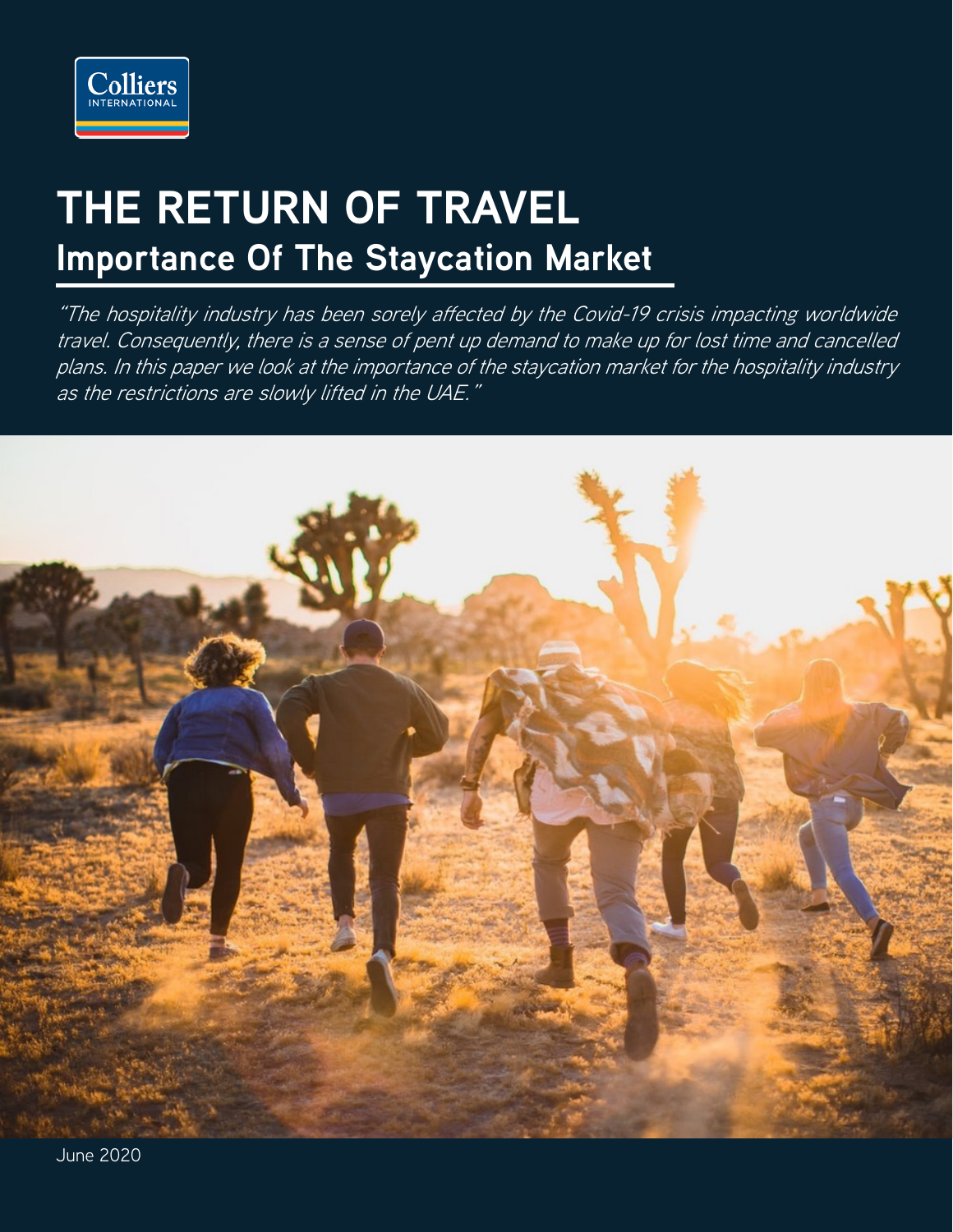The Return Of Travel | Colliers International

The hospitality industry has been severely affected by the Covid-19 crisis, impacting worldwide travel, tourism, events, and leisure activities. Accordingly, many people have been forced to cancel/postpone their travel plans, weddings, and other celebrations.

There is a sense of pent up demand due to an eagerness among the larger populace to make up for lost time and canceled plans. With various countries lifting some restrictions in an effort to return to some sense of business as usual, there will be a lot of people eager to catch up on those missed travel opportunities.



#### As the lockdown in UAE is slowly lifted, hotels can expect domestic travel or "Staycations" to lead the recovery.

Looking at China's recovery after the lockdown, hoteliers can feel a sense of optimism as demand has slowly been rising and travel is opening up in the country. According to a survey conducted by Baidu, 82% of employees in the F&B and hotel sectors in China returned to work in March, a sign that life is slowly resuming to normal.

People will still want to go on holiday but will want to prioritize safety first. Staycations are likely to make travelers feel more comfortable as they are familiar with the location and potentially avoid flying. Additionally, the prevalence of mandatory quarantine periods are expected to play a big role in putting off individuals from international travel.

The trend of Staycation is expected to grow in the coming months as a response to the COVID 19, as well as the need for sustainable tourism. More destinations are promoting local tourism, for example, France's program #ExploreParis.

During the traditionally quiet summer periods, hotels in the UAE typically provided various discount programs for residents especially for F&B outlets. We can expect them to be heightened as hotels look to recover in the coming months with large hotel operators leading the way with increased reward offers and points through their loyalty programs in an attempt to stimulate demand through their existing customer base.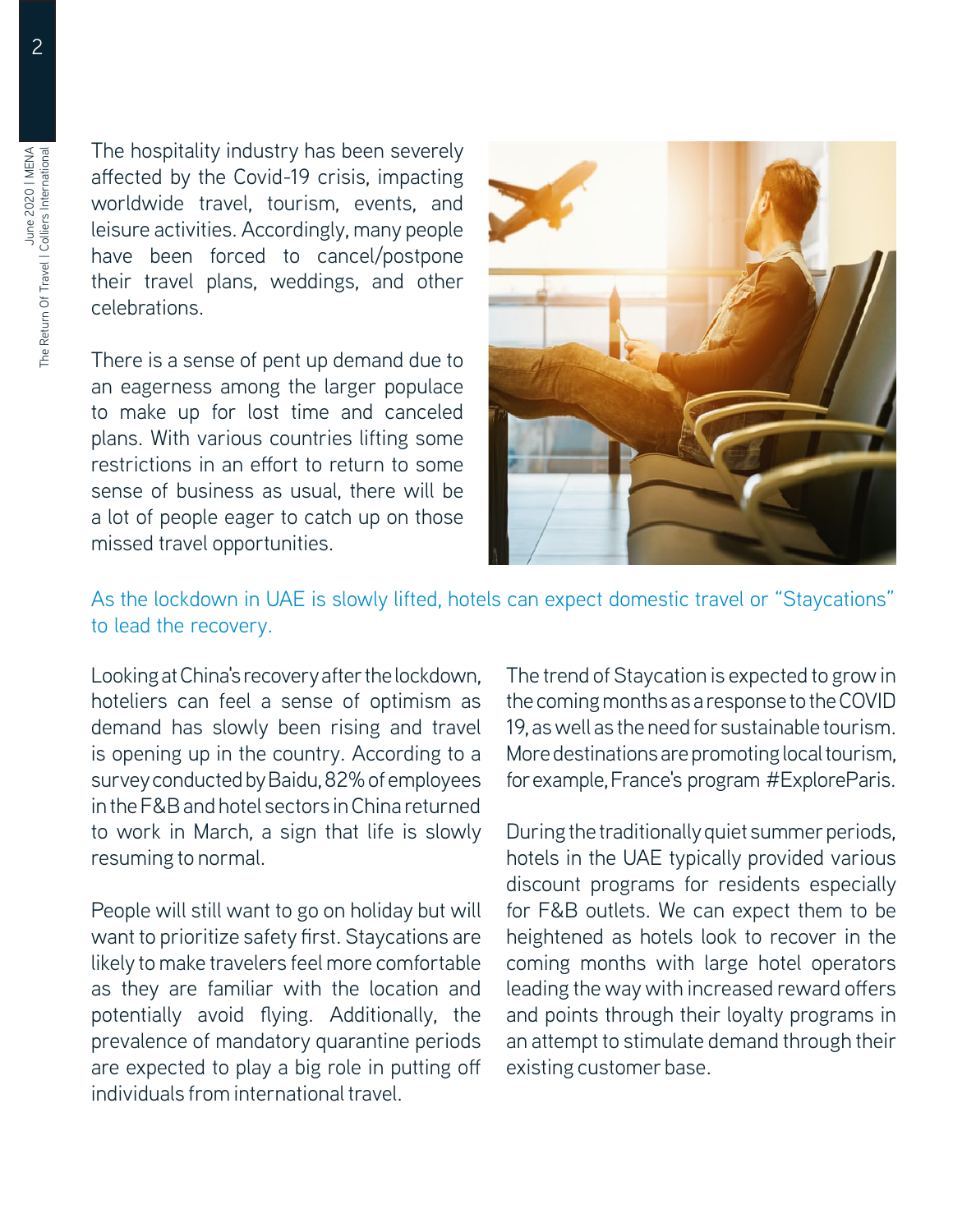

# **Who Will Travel?**

Families and solo travelers are more likely to be among the first market segment to start traveling and making new reservations. Additionally, Millennials and Gen Z are being touted as the most eager to travel. They will be looking for a change in scenery following the long lockdown period. Millennials offer an exciting market for hotels as they have a keen interest in authentic travel experiences.

Data from Sojern shows that there is a steady uptick in overall searches in the MEA region. An average search for key destinations in the region shows travel intent will begin to pick up in Q3 of 2020. The composition of travelers searching for trips to Saudi Arabia are business travelers and solo travelers looking for solo weekend trips.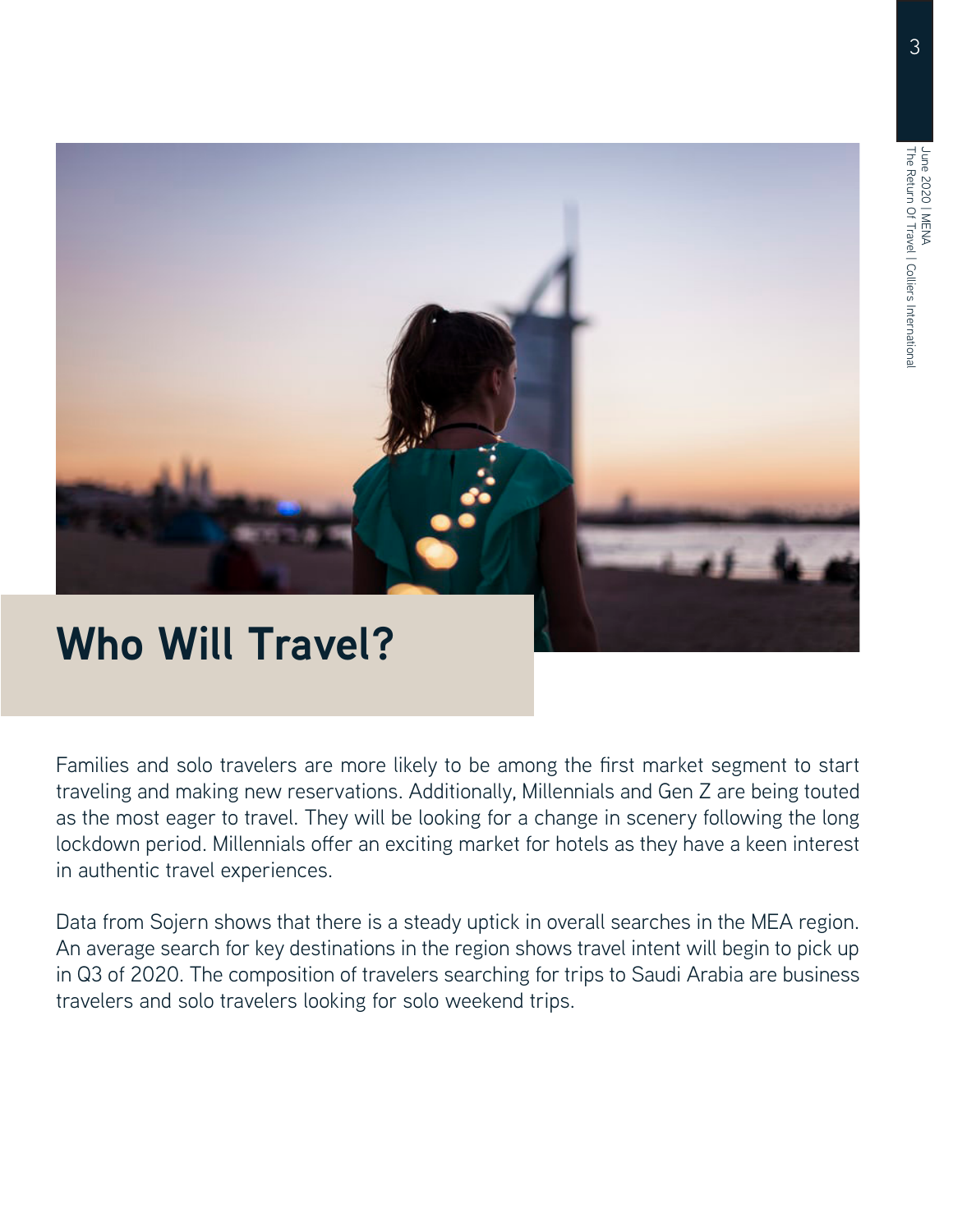## **Domestic Travel Driving Demand**



The percentage of bookings to Abu Dhabi from within a 30-mile radius increased from just 20% in January, to 43% in March. Similarly, with bookings to Dubai, the percentage rose from 19% to 36%. With people keen to get out of the house and take a break whilst flights are still grounded, and travel still restricted, it is likely that staycations will be the popular choice in the UAE. With some hotels offering free cancellations to encourage customers to book during this period, it is also possible that these figures include hopeful travelers who are planning low-risk trips.

According to research by Sojern, searches and bookings made within UAE to local hotels in Abu Dhabi saw an increase in travel intent. There has been gradual increase in interest, especially for high-end hotels. Upper and Luxury hotels have maintained the highest level of searches and bookings. These statistics support that Staycations are a popular choice due to restrictions imposed on international travel.

Luxury staycations, particularly are on the rise as UAE residents seek home comforts and beach access to get away from the lockdowns.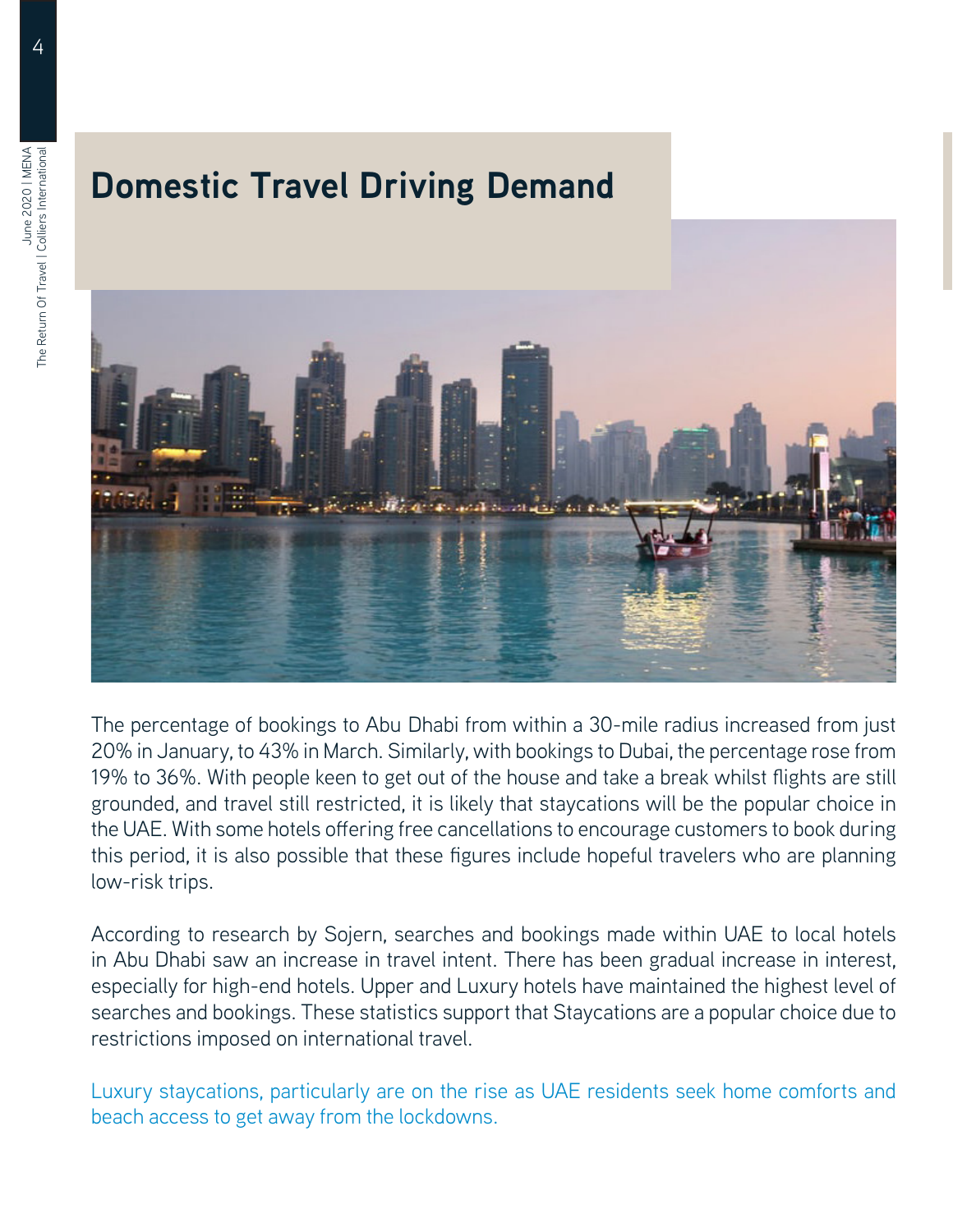### **What Can Hotels Do To Prepare?**

Major staycation spots across the Middle East are expected to be places that provide guests with nature-related activities such as cycling and walking. For instance, in UAE, the desert and beach terrain of Ras Al Khaimah is expected to be a hotspot providing guests with desert experiences, especially for those looking to escape from Dubai.

For hotel companies to stand out, it is crucial for them to engage potential guests with immersive online booking experiences. Anantara hotels rolled out a virtual 3D tour of their properties worldwide, where all facilities including each room category, entertainment, and F&B offerings, can be explored from a 360-degree point of view. This type of initiative provides potential guests with a much more immersive and customized experience that may act as a key deciding factor when booking their next trip.

An important marketing strategy for hoteliers is to provide their guests a peace of mind. This involves showcasing of current cleaning procedures performed at hotel properties. Hilton Hotels have showcased a form of proactive marketing by partnering with RB, the creators of Lysol, as well as the Mayo Clinic. This partnership resulted in new cleaning standard methods that are being marketed and implemented throughout their properties worldwide.

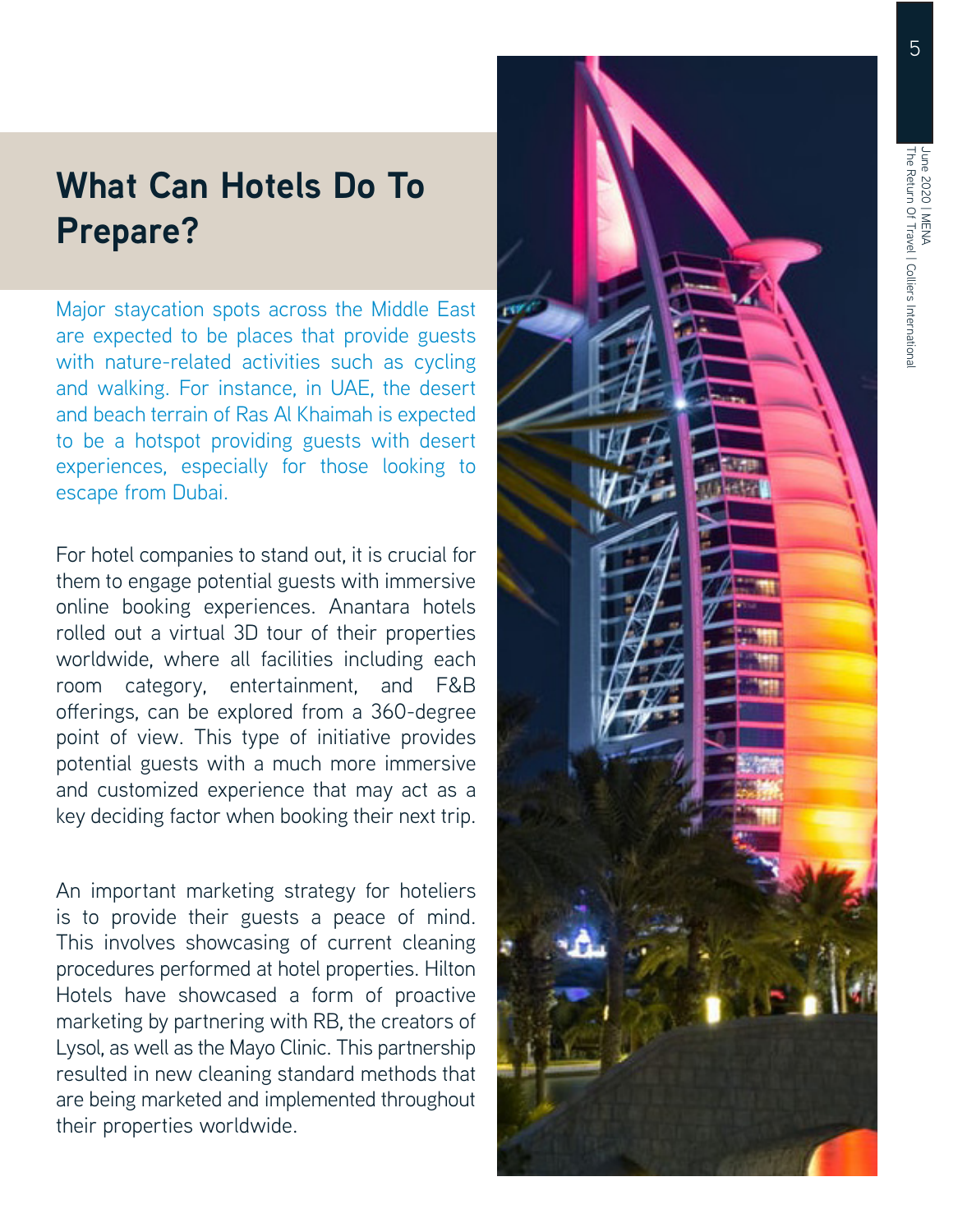### **Outlook**

Unprecedented times call for unprecedented measures. With the mark of COVID-19 expected to last for some time, this is a period for hotel companies that share similar offerings and values to come together in an act of collaboration, instead of competition.



Signs of this are already being seen in Hong Kong, where 17 hotels joined forces to support one another with the planning of an emergency pool fund to sustain their employees as well as a unified marketing strategy that aims to launch a campaign to inspire local Hongkongers to feel proud of their city and to appreciate what makes them unique. This will be achieved by creating inspiring experiences for local residents in partnership with other major Hong Kong attractions. A similar strategy may take place in cities throughout the Middle East.

Due to the lockdown procedures implemented earlier in April, a majority of people are experiencing cabin fever and are looking to escape to find some rejuvenation. Properties with an Eco, Wellness, Agri, and Adventure (EWAA), focus can greatly benefit from this.

This past EID hotels across the country announced staycation deals to entice travelers during the long weekend. Hotels such as Jumeirah Al Naseem, The Chedi Al Bait, and Anantara, offered competitive packages with meals included. We can expect to see an increased interest in staycations for the rest of the year.

The pandemic brought an uncertain climate, the travel and tourism will rise again but it will be different. Stakeholders need to adapt as trends for Staycation, and the promotion of local tourism in the short term, to stimulate a recovery.